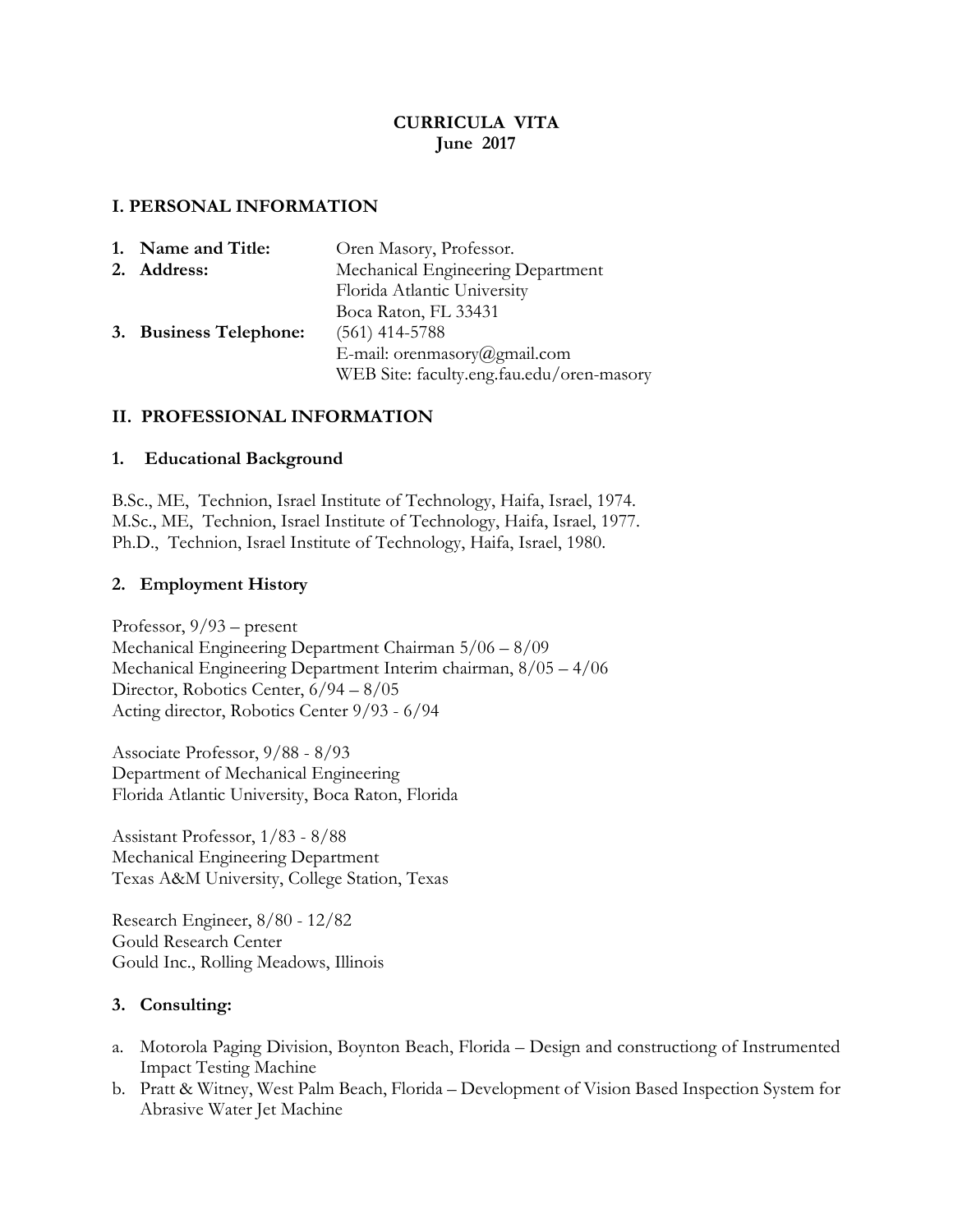- c. Sensormatic Electronics, Deerfield Beach, Florida Development of control software for a manipultor for mapping of electromagntic fields
- d. CDM , Fort Lauderdale, Florida FEM failure analysis of nozzle system
- e. Expert witness in more than 300 cases including Vehicle Accident Reconstruction, Low Speed Impact, Product Liability (Ladders, Chairs, Elevators, Hydraulic Lifts, Power Tools, Machinery etc.), Trip Slip & Fall, Building and Safety Codes (Stairs, rails, swimming pools etc.) and others.

## **4. Instructional Experience**

## **Courses taught**

| EGS-1111         | <b>Engineering Graphics</b>               |
|------------------|-------------------------------------------|
| ME-212           | Statics                                   |
| ME-213           | Dynamics                                  |
| EML-4312         | Vibrations                                |
| ME-334           | Mechanical Systems - I                    |
| ME-335           | Mechanical Systems - II                   |
| ESI-6155         | Computer Control of Manufacturing Systems |
| EML-6930         | Experimental Machining (with lab)         |
| <b>EML-5451C</b> | Industrial Automation (with lab)          |
| EIN-6055         | <b>Automatic Assembly</b>                 |
| EML-3523C        | Experimental Methodology (with lab)       |
| EML-6930         | Mechatronics                              |
| EML-6930         | Micro Electromechanical Systems (MEMS)    |
| EML-4534         | <b>Computer Applications</b>              |
| EML-4535         | Introduction to Computer Aided Design     |
| EML-4303         | Mechanical Systems Lab                    |
| ME-310           | Manufacturing Processing Systems          |

## **5. Theses/Dissertations Supervision**

Melissa Morris, "Cable Driven Robot for Physical Therapy", M. Sc., Fall 2007.

Aquiles Perez, "Analysis of Factors Affecting the Sound Generated by Airboats", M.Sc., Spring 2006 Sangthen Chirdchid, "A Genetic Algorithm for Non-constrained Process and Economic Process Optimization", Ph.D., Spring 2004

Daoxi Xiu, "Trajectory Control of a New Class of CNC Machine Tools", Ph.D., Fall 1998.

Richard J. Murgatroy, "A Petri Net Framework for Simulation and Control of Automated Systems", M.Sc., Fall 1995.

Chenthilvel M. Subramanian, " Development of a Graphical User Interface for Stewart Platform", M.Sc., Summer 1993.

Kurapati Venkatesh, "Model-Based Neural Network for Tool Wear Estimation", M.Sc., Spring 1992.

Jian Wang, "Workspace Evaluation and Kinematic Calibration of a Stewart Platform", Ph.D., Spring 1992.

Lowrance Marquis, "Development of a Controller for a Stewart Platform, M.Sc., Summer 1992. Arun Kumar, "Selection of Manufacturing Tolerances for Open-Chain Mechanisms, M.Sc. 1992.

Liu Hsu-Jeng, "Design and Control of an Active Compliance Gripper", M.Sc., Spring 1985. Chang Po Lam, "Robot Programming Aid for Panel Drilling", M.Sc., Summer 1986.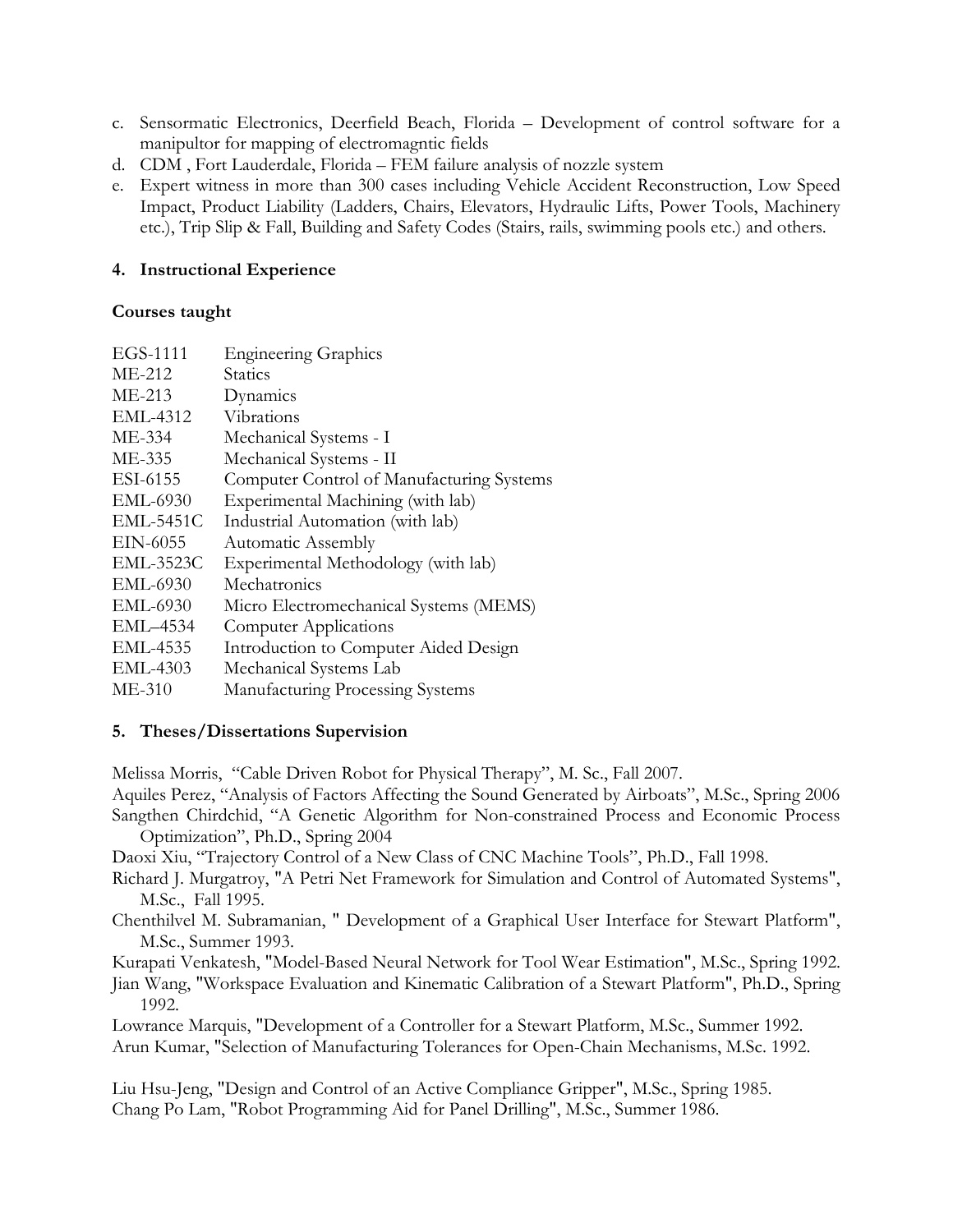Donald S. Zimmerman, "Evaluation of Control Algorithm for Robot's Joint", M.Sc., Summer 1986. Shield Bao-Hsin Lin, "Adaptive Control for Machine Tolls", Ph.D., Summer 1986.

Song Jay-Wook, "2D Gripper Compliance", M.Sc., Spring 1987.

- Juan A. Sanchez-Vanzzini, "The Development and Construction of an Inductive Tactile Sensor", M.Sc., Spring 1987.
- Aaron Kirksharian, "A Computerized Graphical Approach to the Solution of the Machining Economics Problem", M.Sc. Fall 1987.

Luis Arturo Aguirre, "Design and Construction of a Learning End-Point Sensor", M.Sc., Spring 1988.

## **III. Publications**

### **3.1 Refereed Journals**

- 38. Oren Masory, "Measurement of the Coefficient of Friction of Walking Surfaces", International Journal of Engineering Research and Technology, issue 10, October 2017
- 37. O. Masory, Comments on ASTM F2508-13, Journal of Ergonomics, September 30, 2016
- 36. O. Masory, W. Bartlett, W. Wright, "Determination of Motorcycle Pre-Collision Speed Part II Self Learning Models", Collision – The International Compendium for Crash Research, Vol. 9 Issue 2, 2014.
- 35. O. Masory, W. Bartlett, W. Wright, "Determination of Motorcycle Pre-Collision Speed Part I Physical Models", ", Collision – The International Compendium for Crash Research, Vol. 9 Issue 2, 2014.
- 34. K. Schau, O. Masory, "Ejection of a Rear Facing, Golf Cart Passenger", Journal of Accident Analysis and Prevention, Vol. 59, October 2013, pp. 574-579.
- 33. O. Masory, N. Puto,"Determination of Impact Force and Crush Energy Using Abductive Networks", Collision – The International Compendium for Crash Research, Fall 2012, pp.52- 62.
- 32. O. Masory , L. Malaptias, W. Wright, "Enhanced Fifth Wheel Modelling and Testing", SAE Transactions Journal of Commercial Vehicles, 2005.
- 31. W. D. Bartlett, B. Wright, O. Masory, B. Schmidt, R. Brach, A. T. Baxter, F. Navin, T. Stanard, "Quantifying the Uncertainty in Various Measurement Tasks Common to Accident Reconstruction", SAE Transactions, 2002.
- 30. W. Bartlett, W. Wright, R. Brach, A. T. Baxter, O. Masory, " Accuracy of Vehicle Speed Estimates by Stationary Witnesses", IMPACT (Journal of the Institute of Traffic Accident Investigators), Kent, UK, August 2002.
- 29. W. Bartlett, W. Wright, O. Masory, "Driver Abilities in Closed Course Testing", SAE Transactions – Journal of Passenger Car – Mechanical Systems, 2000.
- 28. H. Zhuang, L. Yan, O. Masory, "Calibration of Stewart Platform and other Parallel Manipulators by Minimizing Inverse Kinematics Residuals", ", Journal of Advanced Robotics, Vol. 15, No. 7, 1998, pp. 395-405.
- 27. H. Zhuang, L. Liu, O. Masory, "Autonomous Calibration of Hexapod Machine Tool", ASME J. of Manufacturing Science and Technology, Vol. 121, Nov. 1999.
- 26. Masory O., Wang J., Zhuang Z., "Kinematic Calibration of Stewart Platform", Journal of Advanced Robotics, Vol.11, No.5, 1997.
- 25. O. Masory, "Florida Sunshine Robotics", Industrial Robot, Vol. 23, No. 2, pp. 34-37,1996.
- 24. Pankaj Kanwar, Oren Masory, "Identification of Robot Kinematic Parameters Using Evolutionary Algorithms", Journal of Intelligent Automation and Soft Computing, Vol. 2, pp. 37-48, May 1, 1996.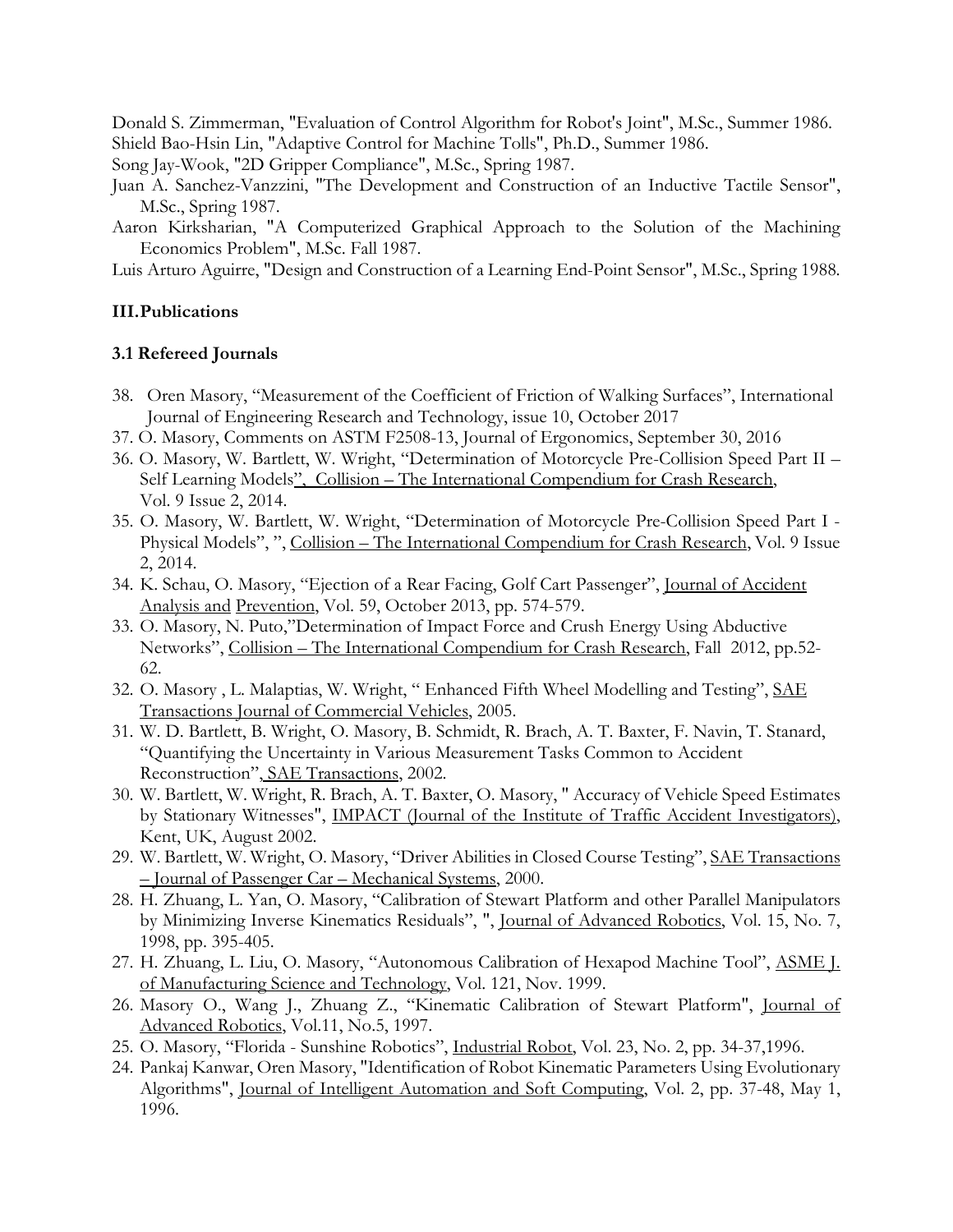- 23. O. Masory, Y, Jiahua, "Measurement of Pose Repeatability of Stewart Platform", Journal of Robotics Systems, Vol. 12, No. 12, pp. 821-832, Dec. 1995
- 22. O. Masory, "An Integrated Approach to Simulation, Control and Real Time Diagnostic of Manufacturing Systems Based on Adaptive Augmented Timed Petri Net", Trans. of North American Manufacturing Research Institution of SME, Vol . 22, 1994.
- 21. Masory O., Wang J., "Workspace Evaluation of A Stewart Platform", Journal of Advanced Robotics, Vol. 9, No. 4, pp. 443-461, 1995.
- 20. Masory O., Kumar A., "Optimal Selection of Manufacturing Tolerances for Open Kinematic Chain", Trans. of North American Manufacturing Research Institution of SME, pp. 343-349, 1993.
- 19. Huang M., Masory O., "A Simple Method for Accuracy Enhancement for Industrial Manipulators", <u>Iournal of Advance Manufacturing Technology</u>, Vol. 8, No. 5, pp. 114-122, Oct. 1992.
- 18. Masory O., "Tool Wear Modeling by Abductive Networks Using Cutting Force Measurements", Trans. of North American Manufacturing Research Institution of SME, Vol. XX, pp. 219-226, May 1992.
- 17. Masory O., "Monitoring Machining Processes Using Multi-Sensor Readings Fused by Artificial Neural Network", Journal of Material Processing Technology, Vol. 28/1-2, pp. 231-240, Sep. 1991.
- 16. Masory O. Wang J., "Improving Contouring System Accuracy by Two-Stage Actuation", Trans. of North American Manufacturing Research Institution of SME, Vol. XIX, May 1991.
- 15. Masory O., Aguirre A.L.,"Neural Network Calibrates a Displacement Sensor", Sensors, Vol. 7, No. 3, March 1990.
- 14. Masory O., et. al., "Development and Construction of an Inductive Tactile Sensor", Trans. of North American Manufacturing Research Institution of SME, Vol. C XVII, May 1989.
- 13. Masory O., et. al., "A 2-DOF Active Compliant Gripper for Robotic Applications", The Journal of Working Technology, 1989.
- 12. Shield Bao-Hsin Lin, Masory O., "Gains Selection for a Variable Gain Adaptive Control System for Turning", Trans. of ASME Journal of Engineering for Industry, Vol. 110, No. 4, Nov. 1987.
- 11. Masory O., "Improving Contour Accuracy of NC/CNC Machine Tools Using Real-Time Cutting Force Measurements", Recent Developments in Production Research, Elsevier Science Publishers, 1987.
- 10. Masory O., "Improving Contouring Accuracy of NC/CNC Systems with Additional Feed-Forward Loop", Trans. of the ASME Journal of Engineering for Industry, Vol. 108, No. 3, August 1986.
- 9. Masory O., Koren Y., "Stability Analysis of a Constant Force Adaptive Control System for Turning", Trans. of the ASME Journal of Engineering for Industry, Vol. 107, No. 4, November 1985.
- 8. Masory O., "Real-Time Estimation of Cutting Process Parameters in Turning", Trans. of the ASME Journal of Engineering for Industry, Vol. 106, No. 3, August 1984.
- 7. Masory O., Koren Y., "Variable Gain Adaptive Control for Turning", SME Journal of Manufacturing Systems, Vol. 2, No. 2, 1983.
- 6. Levi R., Koren Y., Malkin S., Masory O., "Time and Feed Dependent Fracture of Cutting Tools A Stochastic Model", Annals of the CIRP (International Institute for Production Engineering Research), Vol. 31, No. 1, 1982.
- 5. Masory O., Koren Y., "Reference-Word Circular Interpolators for CNC Systems", Trans. of the ASME Journal of Engineering for Industry, Vol. 104, pp. 400-405, November 1982.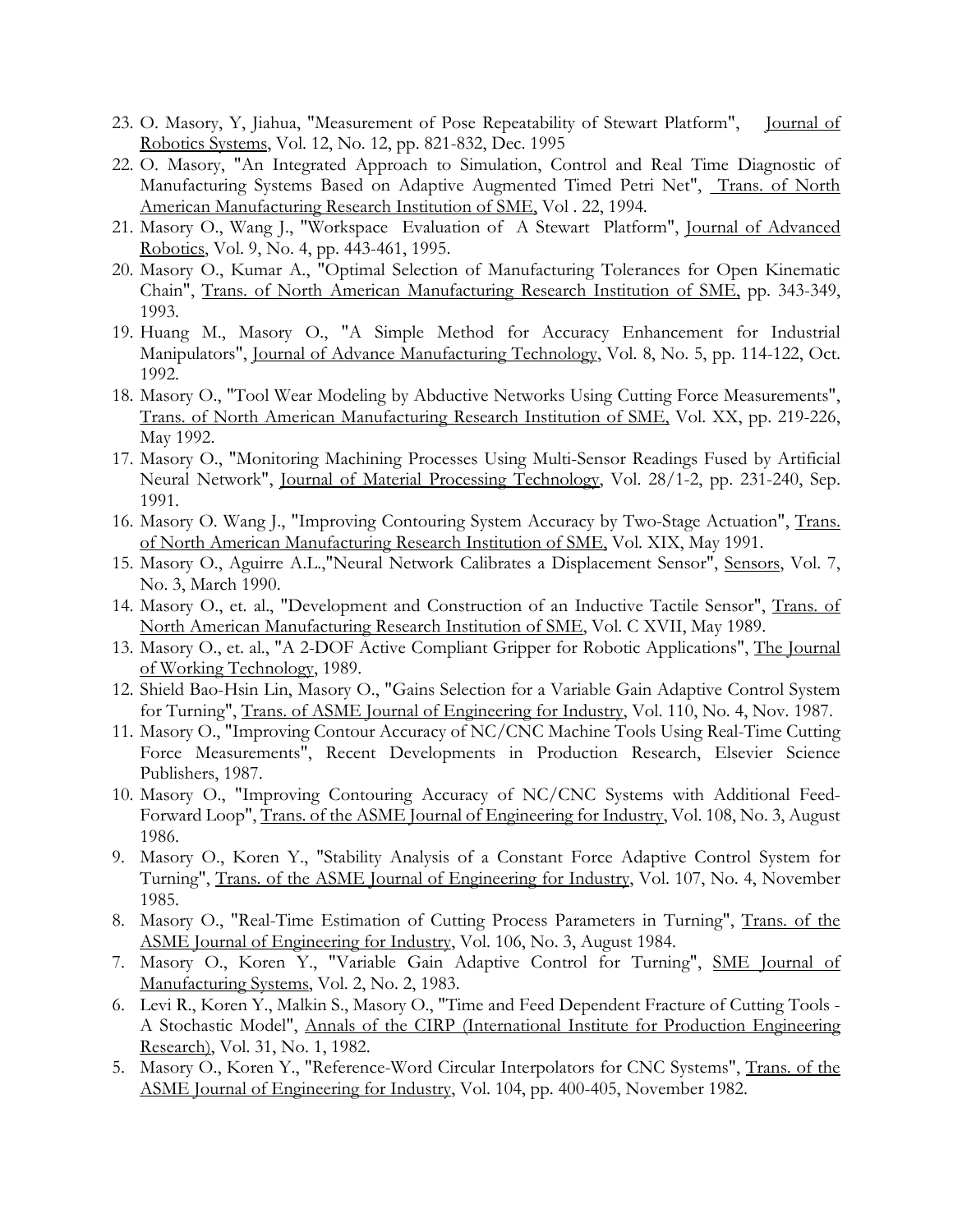- 4. Koren Y., Masory O., "Adaptive Control with Process Estimation", Annals of the CIRP (International Institute for Production Engineering Research), Vol. 30, No. 1, 1981.
- 3. Koren,Y., Masory O., "Reference-Pulse Circular Interpolators for CNC Systems", Trans. of the ASME Journal of Engineering for Industry, Vol. 103, pp. 131-136, February 1981.
- 2. Masory O., Koren Y., "Adaptive Control System for Turning", Annals of the CIRP (International Institute for Production Engineering Research), Vol. 29, No. 1, 1980.
- 1. Masory O., Koren Y., Schachrai A., "Computer Control for Laser System", Journal of the Association of Engineers & Architects in Israel, 7, pp. 4-12, 1977.

## **3.2 Refereed Conference Proceedings**

- 70. Hanqi Zhuang, Zvi S. Roth, Oren Masory and Nurgun Erdol (2016). Assistive Technology in Capstone Engineering Design. *IEEE International Symposium on on Computer, Consumer and Control*. 192.
- 69. Oren Masory, Hanqi Zhuang, Gary Salivar, "Engineering Capstone Design Courses at Florida Atlantic University, Proc. 14<sup>th</sup> LACCEI Annual International Conference, San Hose, Costa Rica, 20-22 July 2016.
- 68. Oren Masory, "On the safety of Golf Carts Passengers", Proc. 14th LACCEI Annual International Conference, San Hose, Costa Rica, 20-22 July 2016.
- 67. Oren Masory, Jesse Curtin, "Shoulder Range of Motion Measurement", 13<sup>th</sup> LACCEI Annual International Conference: "Engineering Education Facing the Grand Challenges, What Are We Doing?" July 29-31, 2015, Santo Domingo, Dominican Republic.
- 66. Shankar, R., Borras, J., McAfee, F.X., Harris, M., Ploger, D., Masory, O., Behara, R., Impact of Motorola's Vision on FAU's Engineering Curriculum, Conf. on Industry and Education Collaboration, Phoenix, AZ, February 2013.
- 65. Oren Masory and Oliver Sanroma, "Upper-Limbs Rehabilitation Devices Part II Pastive Devices", Proc. RESNA 2013, July 22-24, 2013, Belleviue, WA.
- 64. Oren Masory, Melissa Morris, Yannick Tobie, "Upper-Limbs Rehabilitation Devices Part I Active Devices", ", Proc. RESNA 2013, July 22-24, 2013,Belleviue, WA.
- 63. Oren Masory, "Low Cost Real Life Laboratory for Mechanical Engineers", Eleventh LACCEI Latin American and Caribbean Conference for Engineering and Technology (LACCEI'2013) "Innovation in Engineering, Technology and Education for Competitiveness and Prosperity" August 14 - 16, 2013 Cancun, Mexico.
- 62. Hanqi Zhuang, Oren Masory, Zvi Roth, "Result-Oriented Engineering Capstone Designs to Aid Persons with Disabilities", ASEE 2013 Conference, Paper ID #8226, Atlanta, GA, June 23-26, 2013.
- 61. S. Huang, T. Tanioka, R. Locsin, M. Parker, O. Masory, "Functions of A Caring Robot in Nursing", IEEE NLP-KE, 2011.
- 60. Shankar, R., Borras, J., McAfee, F.X., Harris, M., Ploger, D., Masory, O., Behara, R., Impact of Motorola's Vision on FAU's Engineering Curriculum, Conf. on Industry and Education Collaboration, Phoenix, AZ, February 2013.
- 59. M. Morris, O. Masory, "A Novel Cable-Driven Robot for Rehabilitation", Proceedings Israeli Conference or Robotics, Nov. 19-20, 2008, Herzelia, Israel.
- 58. A. L. Perez, O. Masory, S. Glegg, R. Coulson, "Analysis of Factors Affecting the Sound Generated by Airboats", Proceedings of the Fourth LACCEI Latin American and Caribbean Conference, Mayagüez, Puerto Rico, June 21 - 23, 2006.
- 57. O. Masory , L. Malaptias, W. Wright, " Enhanced Fifth Wheel Modelling and Testing" Proceedings SAE 2005 World Congress, paper 2005-1-1045, April 11-14, 2005, Detroit, MI.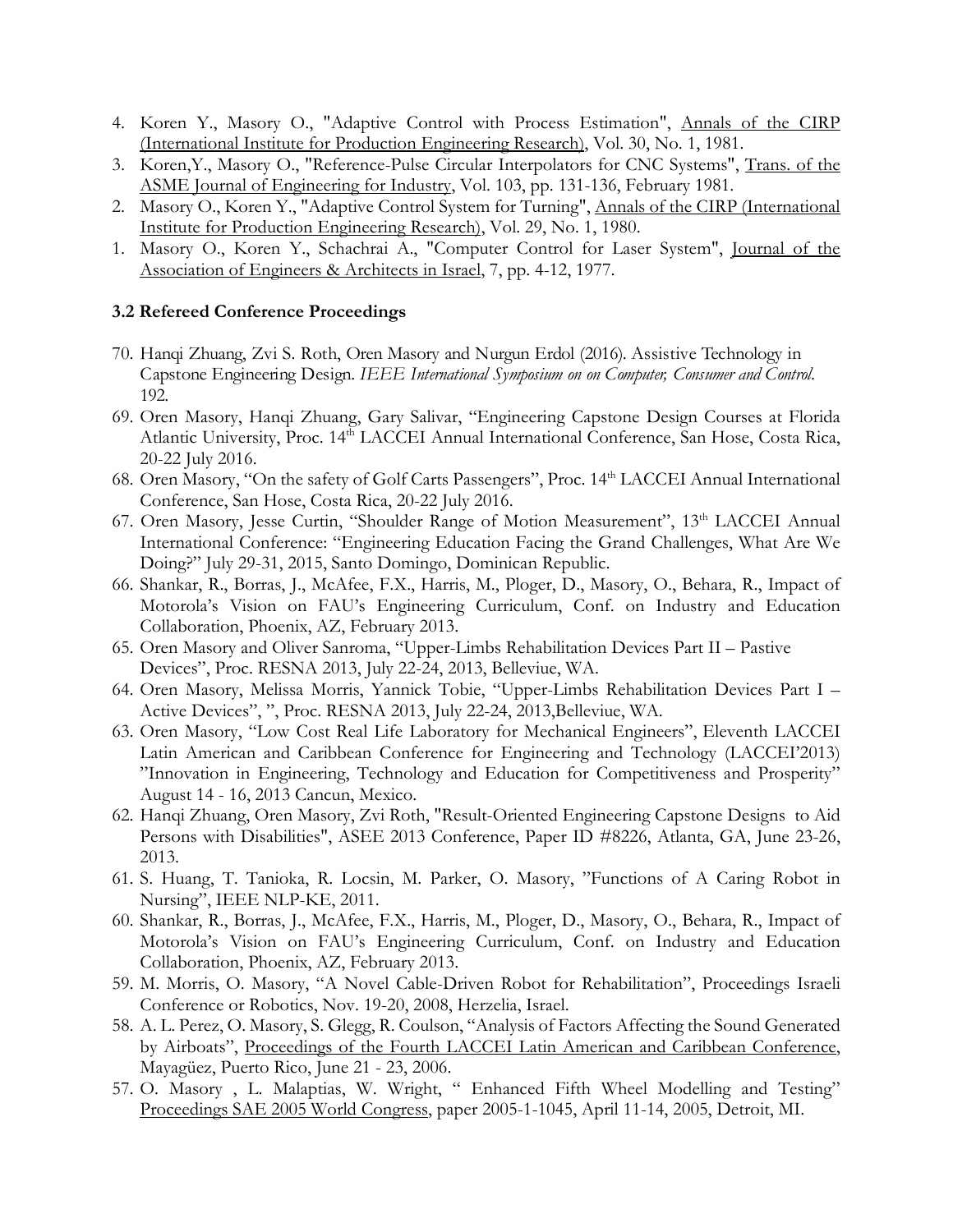- 56. O. Masory, S. delmas, B. Wright, W. barlett, " Validation of the Circular Trajectory Assumption in Critical Speed", Proceedings SAE 2005 World Congress, paper 2005-01-1189, SP-1930, April 11-14, 2005, Detroit, MI.
- 55. Ajmera, A., Shankar, R., and Masory, O., "Behavioral Modeling with AMS Designer," BMAS (Behavioral Modeling and Simulation) Conference, San Jose, CA, November 2002
- 54. Ajmera, A., Masory, O., and Shankar, R., "AMS Designer for Mechatronics," International Cadence User Group Conference, San Jose, September 2002.
- 53. W. D. Bartlett, B. Wright, O. Masory, B. Schmidt, R. Brach, A. T. Baxter, F. Navin, T. Stanard, "Quantifying the Uncertainty in Various Measurement Tasks Common to Accident Reconstruction",", Proc. SAE 2002 World Congress, March 4-7, 2000, Detroit, MI, SAE SP-1539 paper.
- 52. W. Bartlett, W. Wright, O. Masory, "Driver Abilities in Closed Course Testing", Proc. SAE 2000 World Congress, March 6-9, 2000, Detroit, MI, SAE SP-1539 paper 2000-01-0179, in Human Factors in 2000: Driving, Lightning, Seating Comfort and Harmony in Vehicle Systems.
- 51. O. Masory, J.P. Alfano," Design of a MEMS Six DOF Accelerometer", Proc. 2<sup>nd</sup> International Conf. On Recent Advances in Mechatronics", May 24-26, 1999, Istanbul Turkey.
- 50. O. Masory, Xiu Daoxi, "Cross-Coupling Controller Design for a 2-DOF Platform", Proc. 2<sup>nd</sup> International Conf. On Recent Advances in Mechatronics", May 24-26, 1999, Istanbul Turkey.
- 49. O. Masory, D. Xiu, "Contour Errors in a New Class of CNC Machine Tools", Proc. WAC 98', Anchoage, Alaska, May 9-14, 1998.
- 48. I. U. Ojalvo, O. Masory, "Proposed Extensions to Federally Mandated Bumper Testing", 1998 SAE International Congress & Exposition, Feb. 23-26 1998, Detroit, MI.
- 47. H. Zhuang, L. Liu, O. Masory, "Autonomous Calibration of Hexapod Machine Tool", Proc. ASME International Mechanical Engineering Conf. , MED Vol. 6-2, pp. 443-449, Nov. 1997.
- 46. R. Shankar, J. Korneluk, M. Patel, M. Martinez, O. Masory, "Micrcontroller-Based System Design: An Undergraduate Course for a Diverse Student Population", Proc. Mechatronics '96, San Francisco, June 13-15, 1996.
- 45. R. Shankar, O. Masory, "A Cross-Disciplinary Course Sequence Useful for Microelectro-Mechanicl Systems", Proc. Mechatronics '96, San Francisco, June 13-15, 1996.
- 44. H. Zhuang, O. Masory, "Kinematic Calibration of Stewart Platform Using Pose Measurements Obtained by Single Theodolite", Proc. Intelligent Robots and Systems Conf. (IROS), Pittsburg, PA, August 5-9, 1995.
- 43. A. Zilouchian, O. Masory, "Neural Network Controller for Turning Operation of a Metal Cutting Process", Proc. American Control Conf., Seattle, WA, June 21-23, 1995.
- 42. O. Masory, J. Yan, "Measurements o Pose Repeatability of a Stewart Platform", Proc. 5th International Symposium on Robotics and Manufacturing, Maui, HI, August 15-17, 1995.
- 41. O. Masory, V. Kurapati, S. Chenthivel, "A discrete Events Controller Based on Augmented Timed Petri-Nets", Proc. 4th International Conf. on Flexible Automation and Integrated Manufacturing, Blacksburg, VA, May 8-11, 1994
- 40. O. Masory, J. Yan, "Repeatability Measurements of Stewart Platform", Proc. IEEE Conf. on Robotics and Automation, San Diago, GA, May 8-13, 1994.
- 39. Wang J., Masory O., "On the Accuracy of Stewart Platform Part I, The Effect of Manufacturing Tolerances", Proc. IEEE Conf. on Robotics and Automation, Vol. 1, pp. 114-120, Atlanta, GA, May 2-7, 1993.
- 38. Masory O., Wang J. Zhuang H., "On the Accuracy of Stewart Platform Part II, Kinematic Calibration and Compensation", Proc. IEEE Conf. on Robotics and Automation, Vol. 1, pp.725-731, Atlanta, GA, May 2-7, 1993.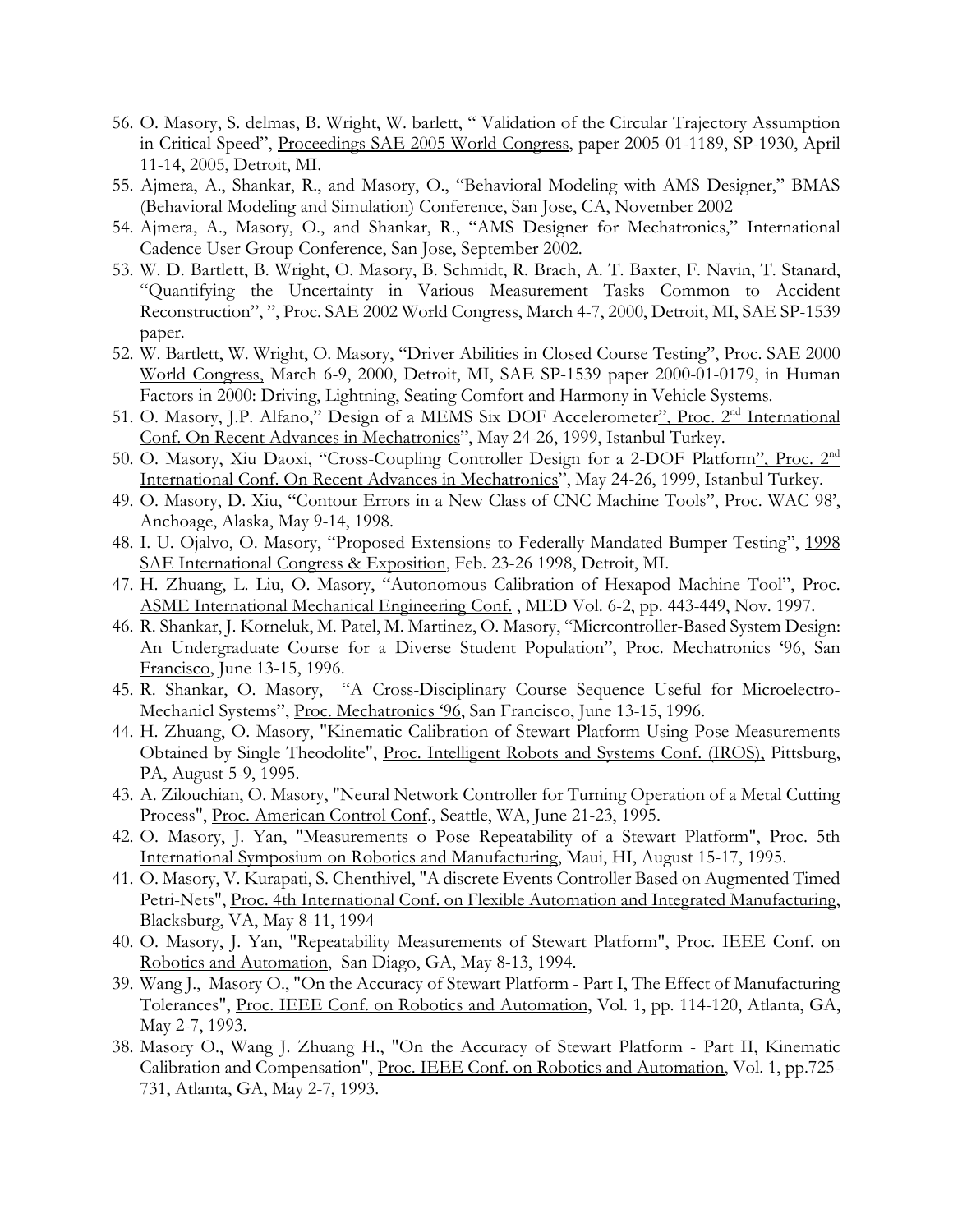- 37. Masory O, Marquis L., Subarminian C. and Kumar A., "Design and Construction of "Space Emulator", Proc. American Control Conference, pp. 1825-1829, San Francisco, CA, June 2-4, 1993
- 36. Venkatesh K., O. Masory and Pandya A., "A High Level Petri Net Model of Olfactory Bulb", Proc. IEEE International Conf. on Neural Networks, pp. 766-781, San Francisco, CA, March 28- April 1, 1993.
- 35. Masory O., S. L. Tulshibagwale, "Simulation Study of a Flexible System for Multichip Module Testing", Proc. ASME Winter Annual Meeting - Manufacturing Aspects in Electronics, EEP Vol. 2, pp. 39-46, December 1992.
- 34. Masory O., Wang J., "Workspace Evaluation of A Stewart Platform", Proc. ASME Design Technical Conf., pp. 337-346, Scottsdale, Arizona, Sep. 13-16, 1992.
- 33. Masory O. Wang J., "Two-Stage Actuation for CNC Contouring Systems ", Proc. American Control Conf., pp. 375-378, Chicago, June 1992
- 32. Venkatesh K., O. Masory and J. Wu, "Simulation and Robot Scheduling of a Just-In-time Flexible Automated System Using Timed Petri Nets", Proc. 2nd International Conf. on Automation Technology", AUTOMATION 92, Taipei, Taiwan, pp. 73-79, July 4-6, 1992,.
- 31. Masory O. and M. Huang, Kinematic Calibration of CNC Machine Tools Using Closed Kinematic Chain Technique", Proc. 2nd International Conf. on Automation Technology", AUTOMATION 92, Taipei, Taiwan, pp. 351-356, July 4-6, 1992.
- 30. Masory O., "Tool Wear Modeling using Abductive Networks", Proc. SPIE Applications of Neural Networks, Orlando, Florida, April 1992.
- 29. Huang M., Masory O., "Robot Accuracy Enhancement Using A Simple Method for Automatic Identification of Kinematic Parameters", Proc. 2nd National Mechanism & Robotics Conference, Cincinnati, Ohio, Nov. 1991.
- 28. Masory O., "Monitoring Machining Processes Using Multi-Sensor Readings Fused by Artificial Neural Network", Proc. 7th International Conf. on Computer-Aided Production Engineering, Cookville, TN, pp. 261-270, August, 1991.
- 27. Masory O. ,"Detection of Tool Wear Using Multi-Sensor Readings Sensor Fused by Artificial Neural Network", Proc. SPIE Applications of Neural Networks, Orlando, Florida, April 1991.
- 26. Masory O., Aguirre A.L., "Sensor Calibration Methods: Performance Study", Proc. SPIE Applications of Neural Networks, Orlando, Florida, April 1990.
- 25. Masory O., Aguirre A.L., "Sensor Calibration Using Artificial Neural Networks", Proc. ASME Winter Annual Meeting - Control Issues in Manufacturing Processes, DSC-Vol. 18, San Francisco, Dec. 1989.
- 24. Masory O., et. al., "New Research Directions at Florida Atlantic University Robotics Center", Proc. PROCIM, Orlando FL, 1989.
- 23. Masory O., et. al., "A 2-DOF Active Compliant Gripper for Robotic Applications", Proc. 2nd International CIRP (International Institute for Production Engineering Research) Conf. on New Manufacturing Technology, Cookville, TN, June 1989.
- 22. Masory O., Aguirre A.L., "Sensor Calibration Using Artificial Neural Networks", Proc. IEEE International Conf. on Neural Networks, Washington DC, June 1989.
- 21. Masory O., Sanchez-Vanzzini J.A., Bingham D.N., "Development and Construction of an Inductive Tactile Sensor", Proc PROCIM, Orlando, Nov. 1988.
- 20. Kirksharian A., Masory O., "A Graphical Interactive Tool for the Solution of the Machining Economics Problem", Proc. ASME International Computers in Engineering Conf., New York, NY, July 31 - August 3, 1988.
- 19. Masory O., Hsu-Jeng Liu, "A Force Controlled Gripper for Assembly Applications", Proc. JAPAN-USA Symposium on Flexible Automation, Minneapolis, MN, July 1988.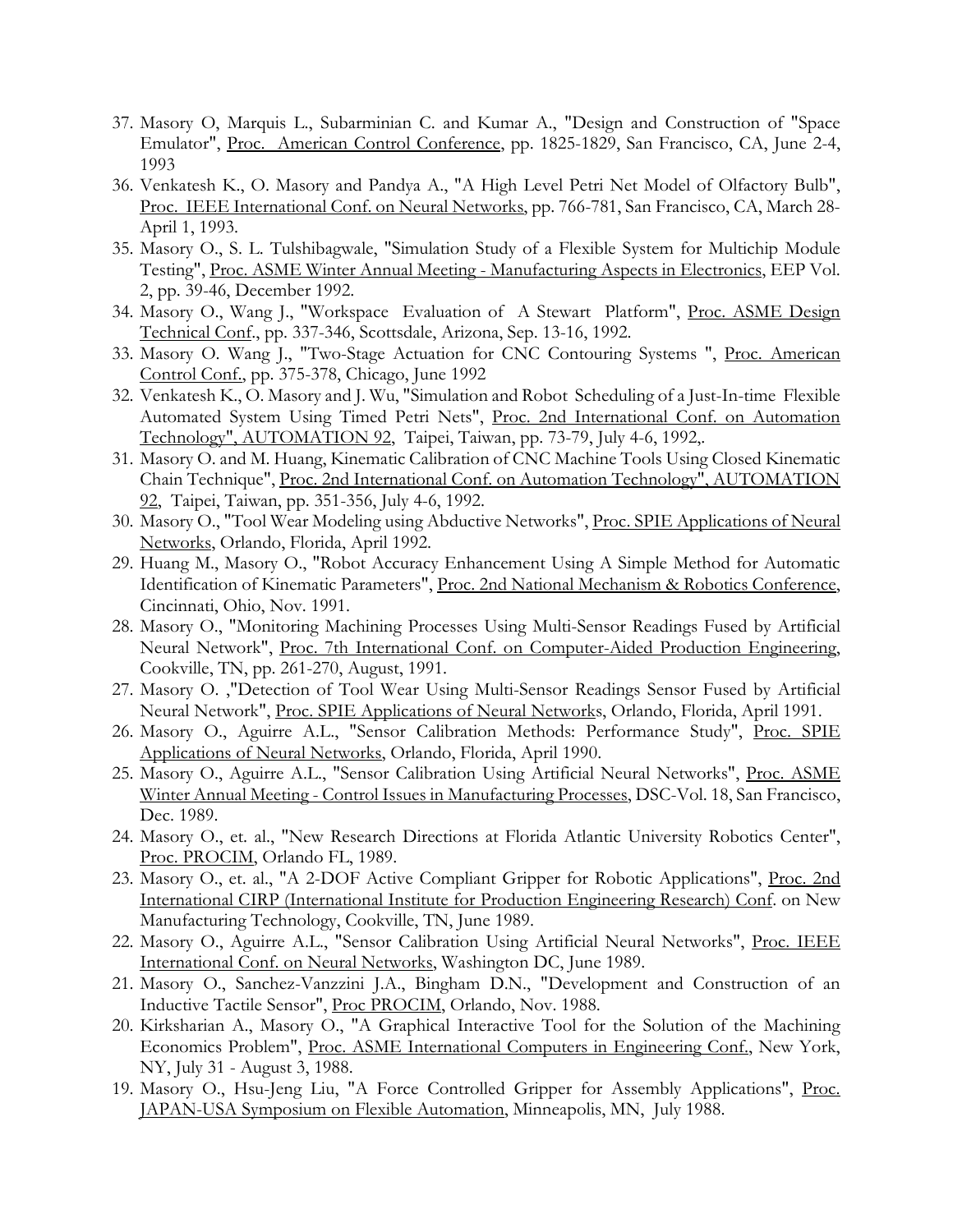- 18. Masory O., "Industrial Automation Course for Mechanical Engineers", Proc. American Society Engineering Education Conference, June 1988.
- 17. Masory O., "Enhancing Robot Positioning Accuracy by Local Interpolation", Proc. North American Manufacturing Research Conference XVI, Urbana, IL May 1988.
- 16. McDermott M., Masory O., Mooring B.W., "Laboratories for First Course in Modeling and Automatic Control", Proc. American Control Conference, June 1988.
- 15. McDermott M., Masory O., Mooring B.W. "Laboratories in Modeling and Automatic Control Using Personal Computers", Proc. American Society Engineering Education Gulf-Southest Section Annual Meeting, San Antonio, Texas, March 17-18, 1988.
- 14. Chang Po Lam, Masory O., "A Robotic System for Automatic Drilling of Three Dimensional Surfaces", Proc. Society of Manufacturing Engineers Robotic Systems in Aerospace Manufacturing Conference, Fort Worth, Texas, September 1987.
- 13. Zimmerman D. S., Masory O., "Evaluation of Conventional Computer Control Algorithms for a Robotic Arm", Proc. MOTORCON-87 Conference, Long Beach, CA, September 1987.
- 12. Masory O., "Improving Contour Accuracy of NC/CNC Machine Tools Using Real-Time Cutting Force Measurements", Proc. IX International Conference on Production Research, Cincinnati, Ohio, August 1987.
- 11. Masory O., Shield Bao-Hsin Lin, "Optimal, Variable Gains Adaptive Control System for Turning", Proc. North American Manufacturing Research Conference XV, Bethlehem, Pennsylvania, May 1987.
- 10. Masory O., Jakopac, D., "ASSEMBLE a PASCAL Based Robot Programming Language", Proc. JAPAN-USA Symposium on Flexible Automation, Osaka, Japan, July 1986.
- 9. Masory O., "The Effect of Velocity Feed Forward Loop on Contour Accuracy", Proc. MOTORCON-85 Conference, Chicago, IL, October 1985.
- 8. Masory O., "A Controller for a Pick-N-Place Robotic System", Proc. ASME Computers in Engineering Conference, Vol. 2, pp. 186-191, Las Vegas, August 1984.
- 7. Koren Y., Masory O., "Self-Tuning Adaptive Control System for Machining", Proc. 5th International Conference on Production Engineering, Japan, July 9-19, 1984.
- 6. Masory O., Jakopak D., "An Experimental Robot Based Assembly Cell", Proc. ASME Computers in Engineering Conference, Vol. 2, pp. 15-21, Chicago, August 1983.
- 5. Agrawal A., Epstein B., Jordan B., Masory O., "Machine Vision Based on Fiber Optic Imaging", Electronic Imaging, August 1983.
- 4. Levi R., Koren Y., Malkin S., Masory O., "Probabilistic Model for Cutting Tool Fracture Control", Proc. North American Manufacturing Research Conference IX, May 1981.
- 3. Masory O., Koren Y., "3-D Circular Interpolator for CNC Manufacturing Systems", Proc. of the CIRP (International Institute for Production Engineering Research) Seminar on Manufacturing Systems, Vol. 8, No. 3, 1979.
- 2. Masory O., Koren Y., Schachrai A., "CNC System for a Laser-Beam Cutter", Proc. of the CIRP (International Institute for Production Engineering Research), Seminar of Manufacturing Systems, Vol. 8, No. 2, pp. 115-125, 1979.
- 1. Masory, O., Koren, Y., "The Direct Search Method in CNC Interpolators", ASME Technical Paper, 78-WA/Prod-40, 1978.

# **3.3 Books**

- 1. Author of four lessons (out of 26) of PLATO Statics courseware distributed by CDC.
- 2. Author of the control chapter in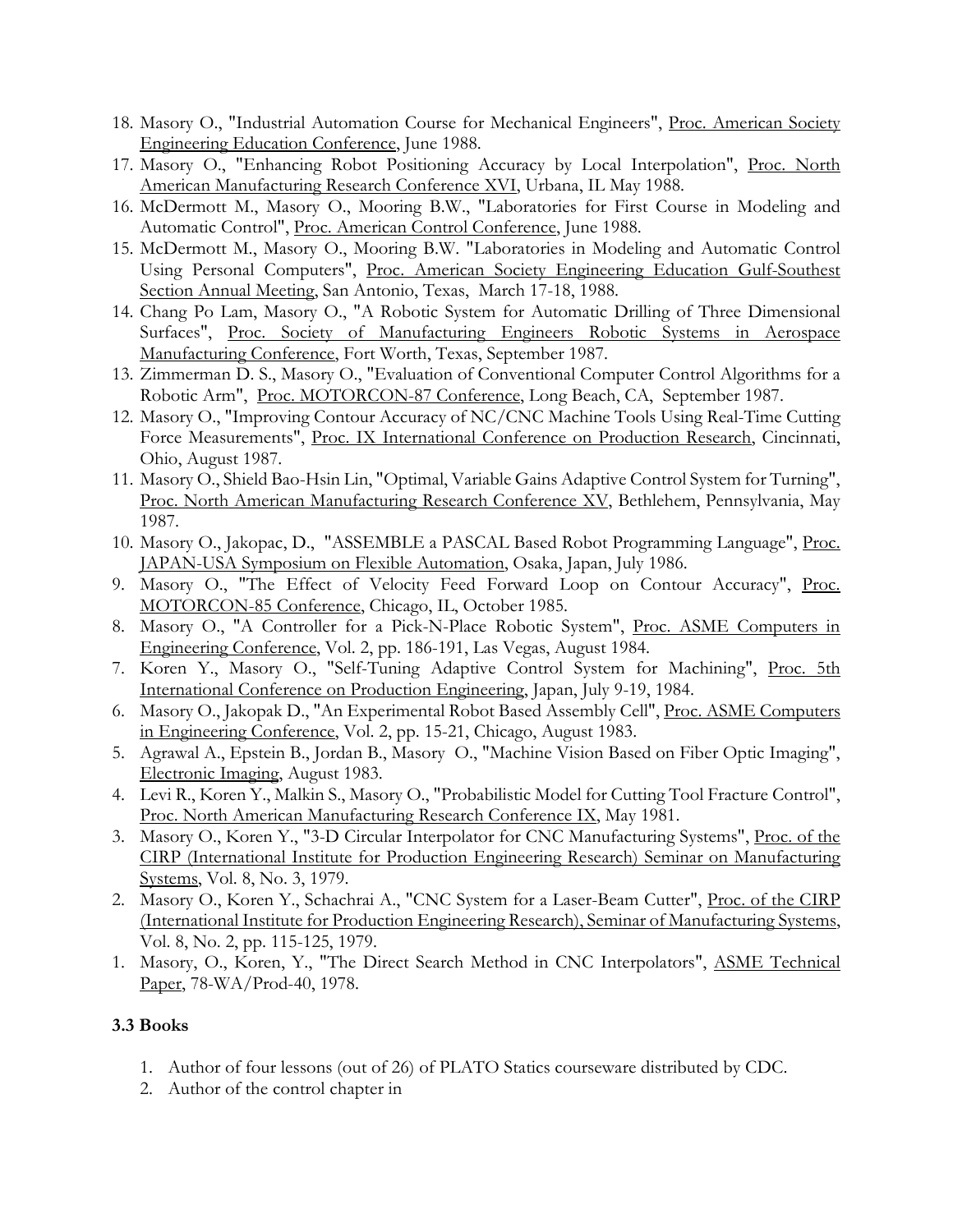### **3.4 Other Publications and technical reports**

- 68. Oren Masory, "On the Measurement of the Coefficient of Friction of Walking Surfaces", Proc. 30<sup>th</sup> Florida Conference on Recent Advances in Robotics, May 11-12, 2017.
- 67. Oren Masory, "Comments on ASTM F2508-13", Proc. 30<sup>th</sup> Florida Conference on Recent Advances in Robotics, May 11-12, 2017.
- 66. Anthony Paolino, Oren Masory, "Human Stability on an oscillating Platform", Proc. 29<sup>th</sup> Florida Conference on Recent Advances in Robotics, May 12-13, 2016.
- 65. Oren Masory, "Difficulties in Measuring Coefficient of Friction", Proc. 29th Florida Conference on Recent Advances in Robotics, May 12-13, 2016.
- 64. Barret Hendricks, Oren Masory, "Development and Validation of a Portable Digital Variable Inclination Slip Tester", 2015 Florida Conference on Recent Advances in Robotics, FIT May 14- 15, 2015.
- 63. Oren Masory and Bill Wright, "Error Analysis for Three Different Methods Of Determining Drag Factor, http://tarorigin.com/art/Omasory/Dragfactor/
- 62. Oren Masory, Lea Dupont, "Human Stability on Step Ladders", 2013 Florida Conference on Recent Advances in Robotics, FANU-FSU. May 16-17, 2013.
- 61. Oren Masory, "Failure of Extension Fiberglass Ladders Due to Manufacturing Defects", 2013 Florida Conference on Recent Advances in Robotics, FANU-FSU. May 16-17, 2013.
- 60. Kyle Schau, Oren Masory, "Passenger Ejection from Golf Cart Rear Seat", 2013 Florida Conference on Recent Advances in Robotics, FANU-FSU. May 16-17, 2013.
- 59. O. Masory, Wade Bartlett, Bill Wright, "Motorcycle Accident Reconstruction Part I Physical Models", Proc. 24nd Florida Conference on Recent Advances in Robotics, May 10-11, 2012.
- 58. O. Masory, H. Peyrard, Wade Bartlett, Bill Wright, "Motorcycle Accident Reconstruction Part II - Self Learning Models", Proc. 24nd Florida Conference on Recent Advances in Robotics, May 10-11, 2012.
- 57. O. Masory, J. Latapie, "Design and Prototyping of an Interface Tool for Aphasic Patients" Proc. 24nd Florida Conference on Recent Advances in Robotics, May 10-11, 2012.
- 56. O. Masory, R. Calvel, " A controller for Micro-Fluidics Devices", Proc. 22nd Florida Conference on Recent Advances in Robotics, May 20-21, 2010.
- 55. O.Masory, V. Loisel, "A passive device for upper limps rehabilitation", Proc. 22nd Florida Conference on Recent Advances in Robotics, May 20-21, 2010.
- 54. O.Masory, Y. Tobie, "Design Modifications for a Planar Cable-Driven Rehabilitation Robot", Proc. 22nd Florida Conference on Recent Advances in Robotics, May 21-22, 2009.
- 53. Oren Masory, "Failure of Extension Fiberglass Ladders Due to Manufacturing Defects", 2013 Florida Conference on Recent Advances in Robotics, FANU-FSU. May 16-17, 2013.52.
- 52. M. Morris, O. Masory, " Planar Cable-Driven Rehabilatation Robot", Proc. 21<sup>th</sup> Florida Conference on Recent Advances in Robotics, May 8-9, 2008.
- 51. O. Masory, S. Poncet, "A note on Head Acceleration During Low Speed Rear-End Collision", Proc. 21<sup>th</sup> Florida Conference on Recent Advances in Robotics, May 8-9, 2008.
- 50. O. Masory, N. Putod, "Determination of Impact Force and Crush Energy Using Abductive Networks", Proc. 20<sup>th</sup> Florida Conference on Recent Advances in Robotics, May 31-June 1, 2007.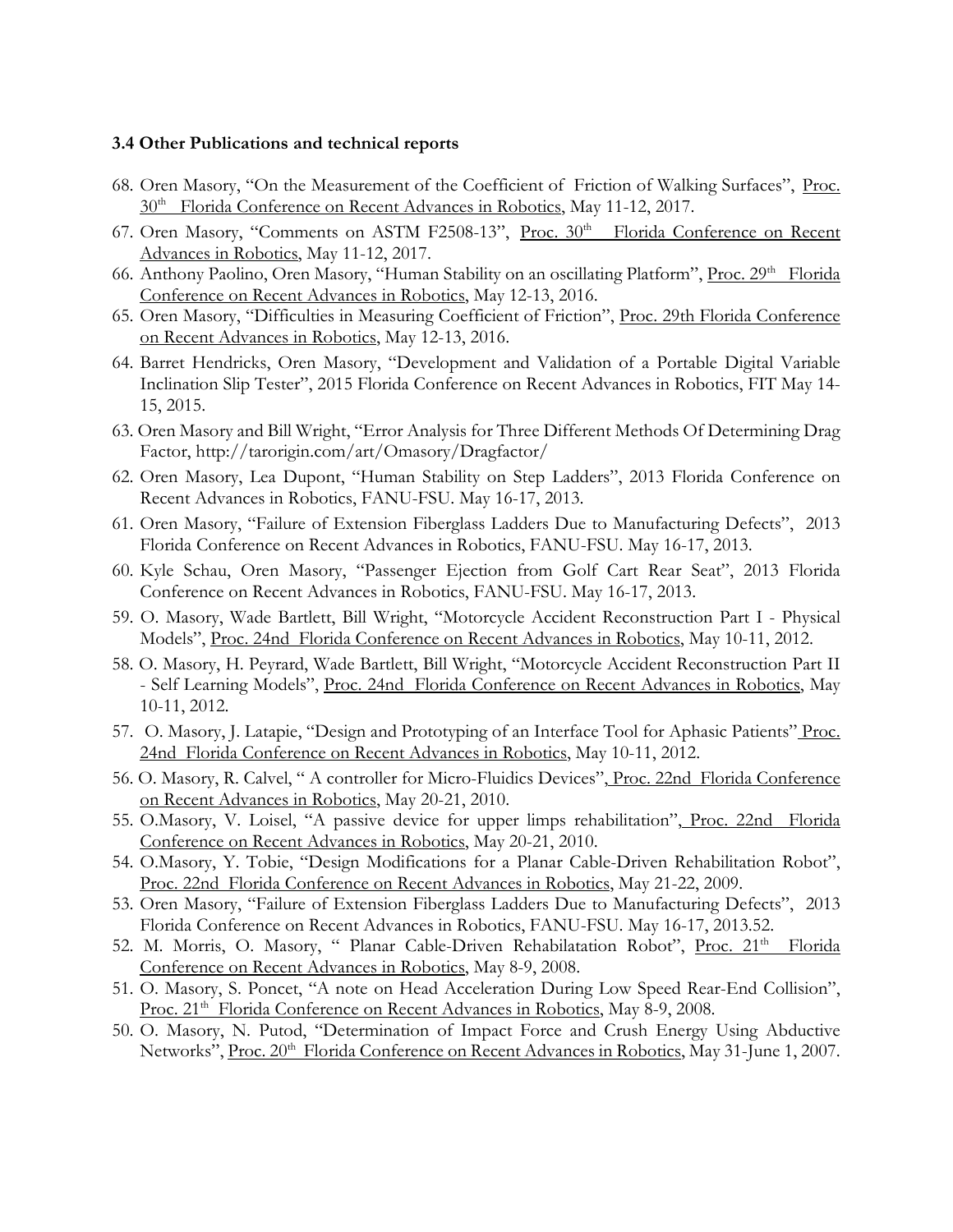- 49. A. Perez, O. masory, S. Glegg, R. Coulson, "Analysis of Factors Contributing to the Sound Generated by Airboats", Proc. 19<sup>th</sup> Florida Conference on Recent Advances in Robotics, May 25-26, 2006
- 48. O. Masory, et.al. "Experimental Determination of the Translational Acceleration Values for a Spinning Vehicle", Proc. 19<sup>th</sup> Florida Conference on Recent Advances in Robotics, May 25-26, 2006.
- 47. Oren Masory, "Validation of Critical Speed Formula", IPTM Institute of Police Management and Technology, University of North Florida, Jacksonville, April 1, 2004.
- 46. Oren Masory, Stephan B. Rink, "Step Ladder Instability and Dynamic Loading", Proc. 17<sup>th</sup> Florida Conference on Recent Advances in Robotics, May 6-7, 2004.
- 45. Oren Masory, Grainer Thomas, "A Simple Model for the Determination of Jackknifing", Proc. 17<sup>th</sup> Florida Conference on Recent Advances in Robotics, May 6-7, 2004.
- 44. O. Masory, Loris Malaptias, William Wright, "Fifth Wheel Modelling and Testing", Proc. 17<sup>th</sup> Florida Conference on Recent Advances in Robotics, May 6-7, 2004.
- 43. O. Masory, Johan Benoit, Bill Wright, Wade Bartlett, "Data Extraction from Sensory Data Obtained During Driving in Closed Course", Proc. 16<sup>th</sup> Florida Conference on Recent Advances in Robotics, May 8-9, 2003.
- 42. O. Masory, Cedric Favrot, "Determination of Impact Forces and Crush Energy Using Sensory Data and Comparison with Other Algorithms", Proc. 15<sup>th</sup> Florida Conference on Recent Advances in Robotics, May 23-24, 2002.
- 41. D. Wang, O. Masory, A Ziloucian, "Frequency Domain Performance Analysis of NN for Linear Systems", ", Proc. 9th Conf. on Recent Advances in Robotics, FAU, April 1996.
- 40. D. Xiu, O. Masory, " Contouring Errors in a New Class of Machine Tools", Proc. 9th Conf. on Recent Advances in Robotics, FAU, April 1996.
- 39. Y. Hua, O. Masory, "Vibration Analysis of Stewart Platform", Proc. 9th Conf. on Recent Advances in Robotics, FAU, April 1996.
- 38. Shankar, R., and Masory, O., "A Cross-Disciplinary Course Sequence Useful for Microelectro-Mechanical Systems," NSF Conference on ' Preparing the Leaders for Mechatronics Education', San Francisco, CA, June 1996.
- 37. Shankar, R., Korneluk, J., Patel, M., Martinez, M., and Masory, M., "Microcontroller-Based System Design: An Undergraduate Course for a Diverse Student Population," NSF Conference on ' Preparing the Leaders for Mechatronics Education', San Francisco, CA, June 1996.
- 36. H. Zhuang, O. Masory, J. Yan, "Calibration of Stewart Platform with a Single Theodolite", Proc. 8th Conf. on Recent Advances in Robotics, UCF, April 1995.
- 35. E. Djaja, D. Xiu, O. Masory, A. Zilouchian, "Forward Kinematics of Parallel Manipulator Using Neural Networks", Proc. 8th Conf. on Recent Advances in Robotics, UCF, April 1995.
- 34. A. Zilouchian, O. Masory, "Neural Network Controller for Turning Operation of a Metal Cutting Process", Proc. 8th Conf. on Recent Advances in Robotics, UCF, April 1995.
- 33. O. Masory, "Part Geometry Verification Using Computer Vision", MOTOROLA, Dec. 1993.
- 32. O. Masory, "Part Geometry Verification Using Massive Parallel Computer", MOTOROLA, August 1993.
- 31. O. Masory, "Development of an Automatic System for Mapping of Electromagnetic Field Intensity", Sensormatic Electronics Corp., May-August 1992,.
- 30. P. Kanwar, O. Masory, "Identification of Manipulator Kinematic Parameters Using Genetic Algorithms", pp. 39-41, Proc. 7th Conf. on Recent Advances in Robotics, pp. 34-38 UF, April 1994.
- 29. O. Masory, "Vibration Analysis of Stewart Platform", pp. 1-5, Proc. 7th Conf. on Recent Advances in Robotics, pp. 34-38 UF, April 1994.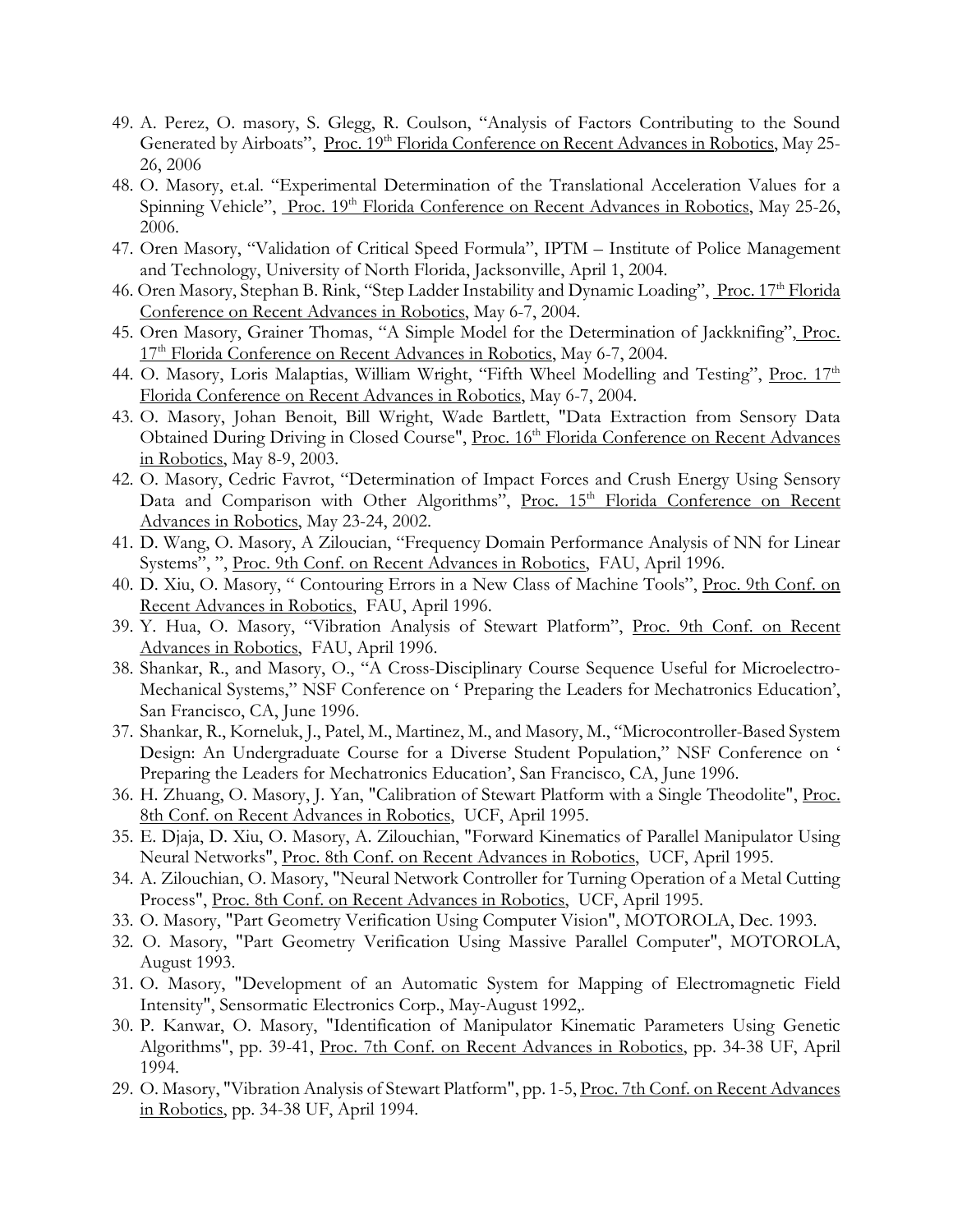- 28. O. Masory, "An Integrated Approach to Simulation, Control and Real Time Diagnostic of Manufacturing Systems Based on Adaptive Augmented Timed Petri Net", pp. 63-70, Proc. 7th Conf. on Recent Advances in Robotics, pp. 34-38 UF, April 1994.
- 27. H. Zhuang, O. Masory, "A Kinematic Model for the Calibration of Parallel Manipulators", Proc. 7th Conf. on Recent Advances in Robotics, pp. 34-38 UF, April 1994.
- 26. Masory O., Marquis L., Subramanian C., Kumar A., "Design and Construction of Space Emulator", Proc. 6th Conf. on Recent Advances in Robotics, pp. 1A 3:1-3:8, UF, April 1993.
- 25. Masory O., Kumar A., "Optimal Selection of Manufacturing Tolerances for Serial Mechanisms", Proc. 6th Conf. on Recent Advances in Robotics, pp. 1B 2:1-2:11, UF, April 1993.
- 24. Kurapati V., Subramanian C., Masory O., "A Sequence Controller Based on Augmented Timed Petri Net", Proc. 6th Conf. on Recent Advances in Robotics, pp. 1C 1:1-1:7, UF, April 1993.
- 23. Yan Jiahua, Masory O., "Spatial Coordinate Measurement Using One Theodolite", Proc. 6th Conf. on Recent Advances in Robotics, pp. 2C 1:1-1:7, UF, April 1993.
- 22. Kumar A., Subramanian C., Masory O., "On the Design of a 6-DOF force/Torque Sensor", Proc. 5th Conf. on Recent Advances in Robotics, pp. 157-164, FAU, June 1992.
- 21. Masory O., S. L. Tulshibagwale, "Simulation Study of a Multichip Module Testing Facility", Proc. 5th Conf. on Recent Advances in Robotics, pp. 249-268, FAU, June 1992.
- 20. Venkatesh K., O. Masory and J. Wu, "Simulation and Robot Scheduling of a Just-In\_time Flexible Automated System Using Timed Petri Nets", Proc. 5th Conf. on Recent Advances in Robotics, pp. 269-280, FAU, June 1992.
- 19. Marquis L., Masory O., "On the Control of a Stewart Platform", Proc. 5th Conf. on Recent Advances in Robotics, pp. 295-305, FAU, June 1992.
- 18. Wang J., Masory O., "The Effect of Manufacturing Tolerances on Stewart Platform Accuracy, ", Proc. 5th Conf. on Recent Advances in Robotics, pp. 165-178, FAU, June 1992.
- 17. Masory O., "Tool Wear Modeling by Abductive Network Using Cutting Force Measurements", Proc. 5th Conf. on Recent Advances in Robotics, pp. 560-567, FAU, June 1992.
- 16. Venkatesh K., O. Masory and Pandya A., "Modeling of Biological Neural Networks with High Level Petri Nets", Proc. 5th Conf. on Recent Advances in Robotics, pp. 568-575, FAU, June 1992.
- 15. Masory O., Huang M., "Kinematic Calibration of CNC Machine Tools Using a Closed Kinematic Chain Technique", Proc. 5th Conf. on Recent Advances in Robotics, pp. 592-601, FAU, June 1992.
- 14. Wang J, Masory O, "Workspace Evaluation of A Stewart Platform", Proc. 4th Conf. on Recent Advances in Robotics, FAU, May 1991.
- 13. Shao S., Masory O., Wells D.M., "Performing Robot Inverse Kinematic by Artificial Neural Network", Proc. 4th Conf. on Recent Advances in Robotics, FAU, May 1991.
- 12. Shao S., Masory O., "Development of Telerobotic System", Proc. 4th Conf. on Recent Advances in Robotics, FAU, May 1991.
- 11. Kumar A., Masory O., "The Effect Of Manufacturing Tolerances On An Open Chain Mechanism", Proc. 4th Conf. on Recent Advances in Robotics, FAU, May 1991.
- 10. Ming Z. H., Masory O., "Robot Accuracy Enhancement Using a Simple Method for Automatic Identification of Kinematic Parameters", Proc. 4th Conf. on Recent Advances in Robotics, FAU, May 1991.
- 9. Masory O., "Connectionist Model for Tool Wear", Proc. 3rd Conf. on Recent Advances in Robotics, FAU, May 1990.
- 8. Kumar A., Masory O., "Relationship Between Manufacturing Tolerances and Robot Kinematic Parameters", Proc. 3rd Conf. on Recent Advances in Robotics, FAU, May 1990.
- 7. Wang J., Masory O., "A New Control Strategy for Two-Stage Actuation", Proc. 3rd Conf. on Recent Advances in Robotics, FAU, May 1990.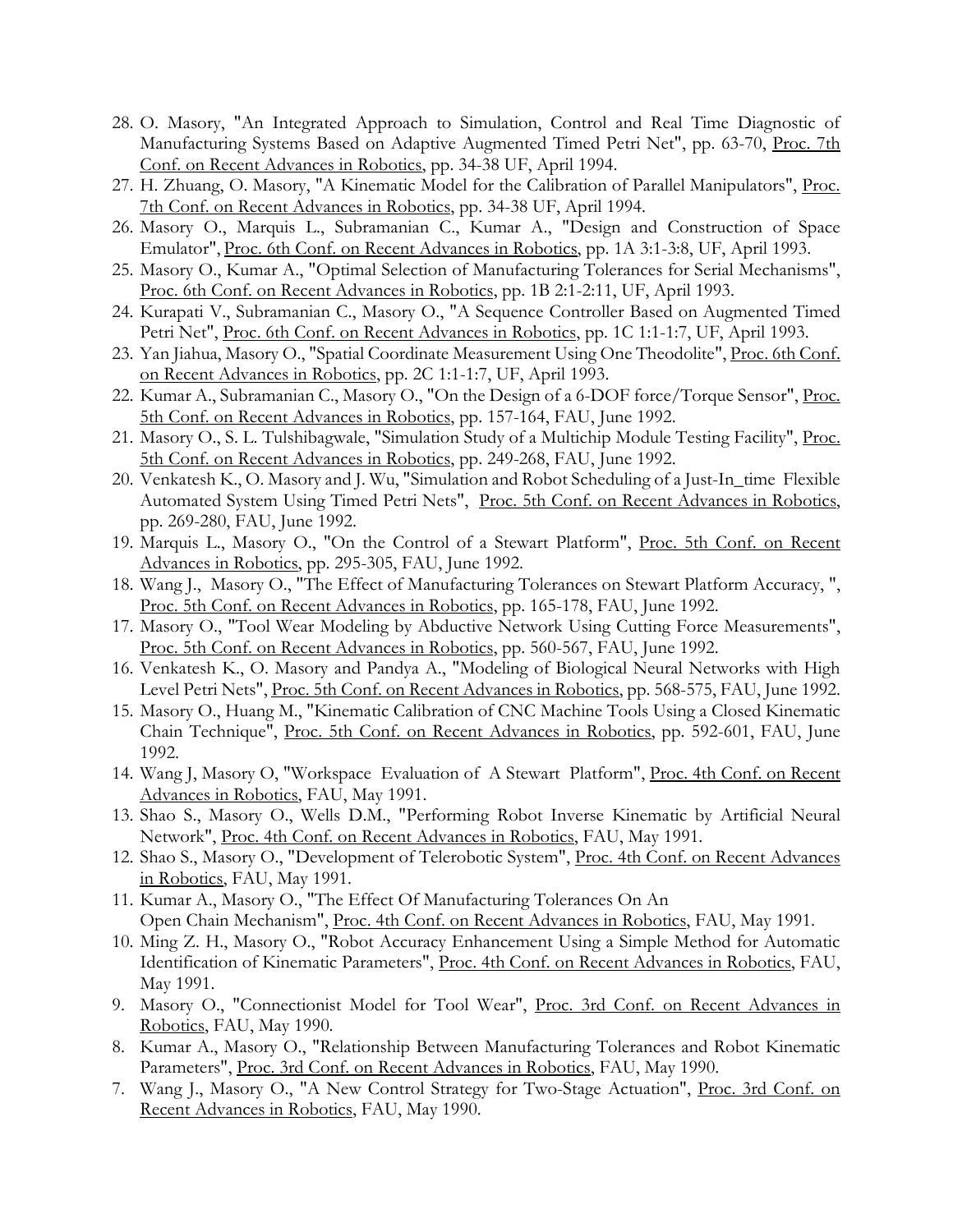- 6. Masory O., "Real-time, in-process computer vision inspection system for holes drilled by Abrasive Water Jet", Technical Report, Pratt & Whitney, West Palm Beach, Florida, 1990
- 5. Masory O., "Acoustic Emission sensor for monitoring the wear of Abrasive Water Jet carbide nozzle", Technical Report, Pratt & Whitney, West Palm Beach, Florida, 1990
- 4. Masory O., Aguirre A.L., "Automatic Drilling of Aircraft Panels", Proc. 2nd Conf. on Recent Advances in Robotics, FAU, May 1989.
- 3. G. Felsenstein, Masory O. I. Amir and S.W. Searcy "Development of a Portable Flowmeter for Use in Irrigation Systems", Technical Report, Texas Water Resources Institute, September 1986.
- 2. Masory O., "Using tracing technology for automatic inspection by Coordinate Measuring Machines", Technical Report, Gould Inc., 1982.
- 1. Masory O., "Programming and simulation of robotic assembly cells", Technical Report, Gould Inc., 1981.

# **IV. Research**

## **4.1 Sponsored Research**

- "Results-Oriented Multidisciplinary Capstone Design to Aid Persons with Disability", NSF, 2010, \$125,000, Co-PI.
- "Measurement and Characterization of Sound Generated by Airboats". The Florida Fish and Wildlife Commission, Division of Law Enforcement, Office of Boating and Waterway, 2004, \$139,193, PI.
- "Part Geometry Verification Using Computer Vision", MOTOROLA, Sep.-Dec. 1993, \$2,625, PI.
- "Part Geometry Verification Using Massive Parallel Computer", MOTOROLA, June-July 1993, \$2,625, PI.
- "Development of an Automatic System for Mapping of Electromagnetic Field Intensity", Sensormatic Electronics Corp., May-August 1992, \$24,887, PI.
- "Rapid Prototype MCM Test Engineering Systems", NSF, \$50,000, January-June 1991, \$50,000, Co-PI.
- "The development of Composite Varnishes for Wooden Musical Instruments", Texas Advance Technology Program, \$280,000, June 1988- June 1990, Co-PI.
- "Portable Flow Meter", Texas Water Resource Institute, \$5000, 1986, PI.
- "Wire Transport, Guidance and Wire Quality", AGIE, \$95,000, 1986, Co-PI.

"Instrumented Ceramic Hand Form", Surgikos, \$45,775, 1985, Co-PI.

"Mobil Robot", Texas Engineering Experiment Station, \$4,000, 1985, PI.

"A Pneumatic Servo Drive", Texas Engineering Experiment Station, \$4,000, 1985, PI.

"Automatic Drilling of Aircraft Panels by Robot Manipulator", General Dynamics, \$10,000, 1986, PI. "PLATO Statics Courseware", Control Data Corp., \$500,000, 1985, Co-PI.

# **V. Professional Service**

## **5.1 Membership in Professional Societies**

ASEE - American Society of Engineering Education

(Acoustics and Vibration Committee Jan. 89 - Dec 89)

SME - Society of Manufacturing Engineers.